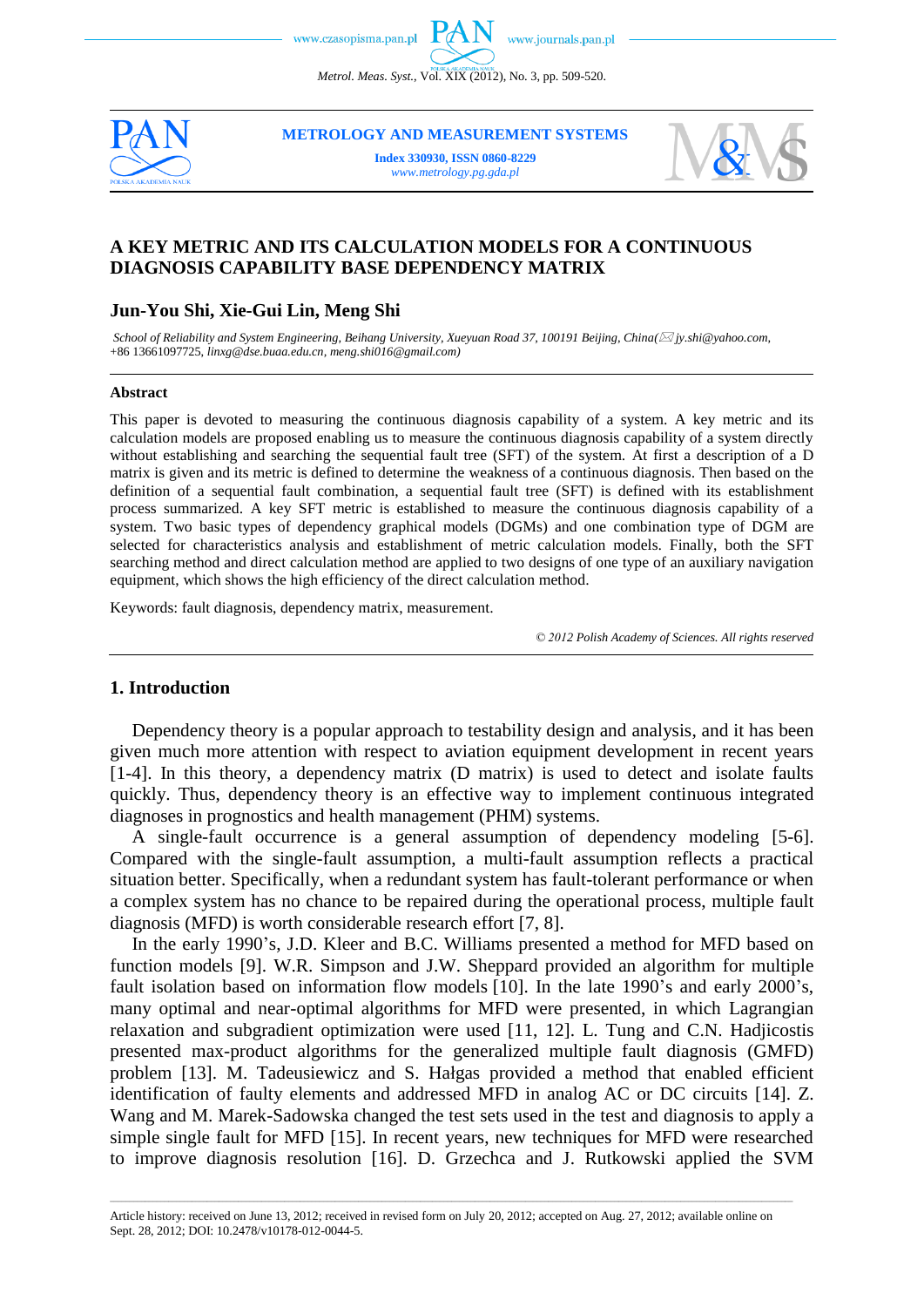

### *J.-Y. Shi, X.-G. Lin, M. Shi: A KEY METRIC AND ITS CALCULATION MODELS FOR A CONTINUOUS DIAGNOSIS CAPABILITY…*

(Support Vector Machine) algorithm to diagnosis and tests of analog electronic circuits with a high detection and localization level of circuit states [17]. With case-based reasoning and sequential fuzzy inference, several MFD methods were proposed [18, 19]. Using a selforganizing neural network, a methodology for parametric fault clustering in analog electronic circuits was proposed for fast and efficient circuit diagnosis [20]. Based on the principle of single-fault activation and single-output observation and a Boolean satisfiability solver, Y.C. Lin and F. Lu provided two fault diagnosis methods for improving MFD resolution [21]. M. Tadeusiewicz and S. Hałgas proposed a two-stage algorithm for multiple soft fault diagnosis of analog nonlinear circuits considering the component tolerances [22].

The above MFD methods focus on diagnosis at the end of a system operations process. When a continuous diagnosis is running during an operational process, multiple faults usually appear for which the faults occur one by one; these faults can be considered to be sequential faults [23]. In this case, the effects of previous faults play a major role, and the next diagnosis can be performed based on previous diagnosis results. A continuous diagnosis capability is an ability to continuously detect and isolate sequentially occurred faults without repairs in a system using a D matrix and D sub-matrixes. The process of a continuous diagnosis is as follows: first, a first occurred fault is diagnosed by a diagnosis strategy based on the D matrix; second, for the first occurred fault, a dependency sub-matrix (D sub-matrix) is established based on the available test-points left in the D matrix; after that, a second occurred fault can be diagnosed by a new diagnosis strategy based on the D sub-matrix; then the latter faults can be diagnosed continuously until a D sub-matrix cannot be established. Those diagnosed faults constitute a sequential fault combination in a diagnosed sequence. The length of the sequential fault combination reflects the continuous diagnosis capability of a system. By analyzing the processes of continuous diagnoses, all sequential fault combinations can be obtained. In the shortest sequential fault combinations, the units corresponding to the first occurred faults are considered to be the weaknesses of the continuous diagnoses.

In this paper, a key metric and its calculation models for a continuous diagnosis capability based on a D matrix are proposed. They enable us to measure the continuous diagnosis capability of a system directly without establishing and searching the sequential fault tree (SFT) of the system. At first a description of a D matrix and the definition of its metric are given in section 2. Then the definition of an SFT and its metrics are established in section 3. The characteristics of three types of dependency graphical models (DGMs) are analyzed with metric calculation models derived in section 4. The proposed metric and its calculation models are applied to two designs of one type of auxiliary navigation equipment in section 5.

#### **2. D matrix and its metric**

# *2.1. D matrix*

Dependency theory includes two models: a DGM and a D matrix [23]. A DGM of a system is a graphical description of the dependency relationships between the faults (which are marked as rectangles) and test-points (which are electrical connection points in the system for measurement, and marked as circles). A D matrix is a mathematical description of the above dependency relationships.

A D matrix is described by the following [24]:

$$
D_{m \times n} = F_1 \begin{bmatrix} T_1 & T_2 & \cdots & T_n \\ d_{11} & d_{12} & \cdots & d_{1n} \\ d_{21} & d_{22} & \cdots & d_{2n} \\ \vdots & \vdots & \vdots & \ddots & \vdots \\ d_{m1} & d_{m2} & \cdots & d_{mn} \end{bmatrix},
$$
 (1)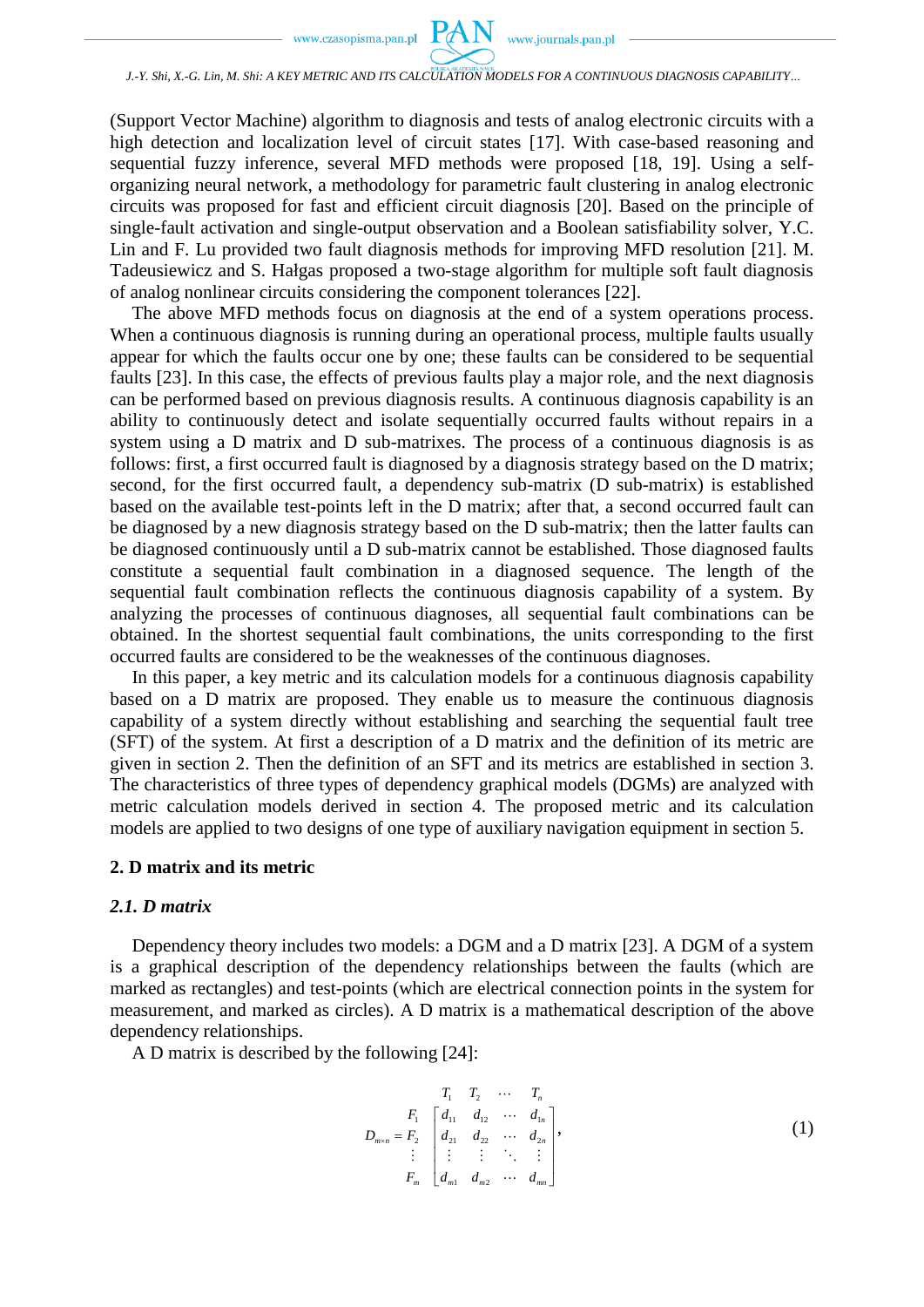where the *i*th row  $[d_{i1} d_{i2} \ldots d_{in}]$  indicates the dependency relationships between the *i*th fault *F*<sub>i</sub> and all of the test-points  $T_j$  (*j*=1,2,…n) and the *j*th column  $[d_{1j}$   $d_{2j}$ … $d_{mj}$ ]<sup>T</sup> indicates the dependency relationships between the *j*th test-point  $T_j$  and all of the faults  $F_i$  ( $i=1,2,...$ m). If  $F_i$ can be tested by  $T_j$ ,  $d_{ij} = 1$ ; otherwise,  $d_{ij} = 0$ .

The D matrix can be obtained from the DGM and usually needs to be simplified to eliminate redundant information. The simplification process is given in literature [23] and can be summarized in the following steps:

- 1) Eliminate invalid test point;
- 2) Eliminate undetectable fault;
- 3) Combine ambiguity group.

# *2.2. D matrix Metric*

**Definition 1 -**  $||F||_1$ :  $||F||_1$  is defined as the 1-norm of a row vector in a D matrix. For the *i*th row  $[d_{i1} d_{i2} \dots d_{in}]$ , its  $||F_i||_1$  is described as follows:

$$
||F_i||_1 = \sum_{j=1}^n |d_{ij}|.
$$
 (2)

 $||F_i||_1$  stands for the number of test-points that are dependent on  $F_i$ . In the DGM of a system, the fault effect of *F*<sup>i</sup> will flow through the model and can be detected by some test-points. The number of these test-points is equal to  $||F_i||_1$ .

The weakness of a continuous diagnosis can be determined using  $||F_i||_1$ . Given  $F_i$ , if  $||F_i||_1$  is the maximum in all of the 1-norms of a D matrix, the module corresponding to  $F_i$  is a weakness.

# **3. SFT and its metrics**

Based on the concepts given in literature [23], the more accurate description for sequential faults is presented as follows.

# *3.1. SFT*

**Definition 2 -** *Sequential fault combination:* A sequential fault combination is defined as a set of faults (or fault ambiguity groups) that are diagnosed in sequence**.**

For each possible first diagnosed fault, a sequential fault combination can be achieved based on a D matrix.

**Definition 3 - S***equential fault tree (SFT):* An SFT is a tree description for all of the sequential fault combinations.

Fig. 1 shows an SFT example, in which each horizontal permutation represents a sequential fault combination, and there are totally four sequential fault combinations.



Fig. 1. The structure of a simple SFT.

To measure the continuous diagnosis capability of a system, all of the sequential fault combinations should be determined to establish the SFT. The main steps of establishing an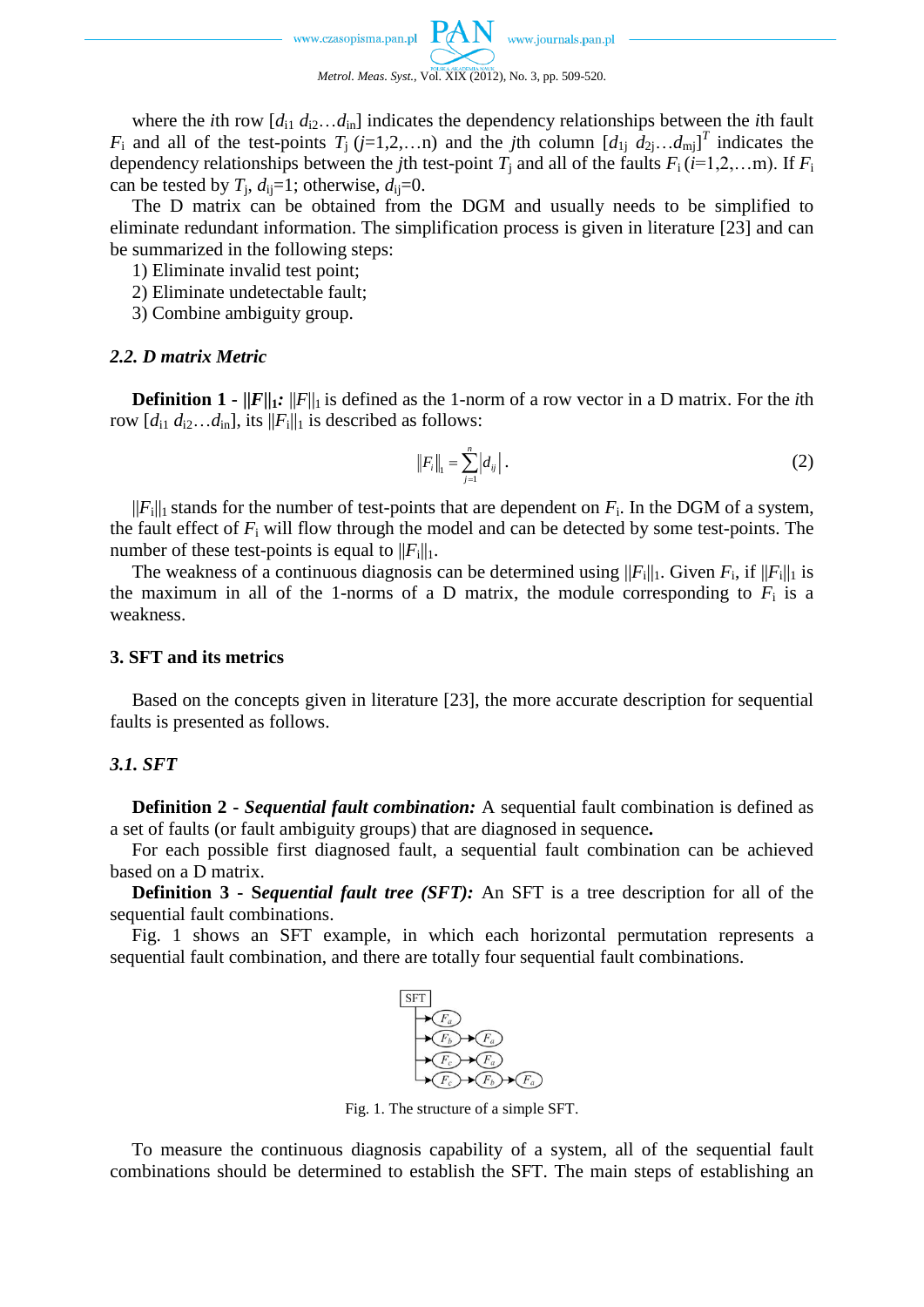

*J.-Y. Shi, X.-G. Lin, M. Shi: A KEY METRIC AND ITS CALCULATION MODELS FOR A CONTINUOUS DIAGNOSIS CAPABILITY…* 

SFT are as follows:

1) Establish the DGM of a system;

2) Establish the D matrix based on the DGM;

3) Determine all of the sequential fault combinations and establish an SFT.

### *3.2. SFT Metrics*

**Definition 4 -** *Branch:* A sequential fault combination is defined as a branch in an SFT. For the SFT of a DGM with *k* faults, let  $b_k$  be the number of branches and  $b_k$  equals the number of all of the sequential fault combinations.

**Definition 5 -** *Node:* A fault in a branch is defined as a node. For the SFT of a DGM with *k* faults, let  $N_k$  be the number of nodes in the SFT and  $N_k$  equals the number of faults in all of the sequential fault combinations.

**Definition 6 -**  $L_{\text{avg}}$ :  $L_{\text{avg}}$  is the average length of branches in an SFT, which is described as follows:

$$
L_{\text{avg}} = \frac{N_k}{b_k}.\tag{3}
$$

In the above metrics, *L*avg is the key metric.

## **4. Characteristic analyses and metric calculation models of typical DGMs**

According to Section 3, we can establish and search the SFT to measure the continuous diagnosis capability of a system. This SFT searching method is suitable for all of the systems, but it has two disadvantages: 1) the efficiency is low; 2) it is very hard to establish an SFT for a large system. Therefore, metric calculation models should be established for measuring directly.

There are various DGM types for different systems, and most of them can be considered to be the combinations of series structures and parallel structures. Thus, two types of basic DGMs, series DGM and parallel DGM, are selected for fundamental research; and one type of combination DGM, fore-series-aft-parallel DGM, is selected for further research.

### *4.1. Series DGM*

### *4.1.1. Characteristic analysis of a series DGM*

In a series DGM, all of the faults are connected in series without feedback. Fig. 2 shows a series DGM with four faults connected in series. The D matrix and the SFT of this DGM are shown in Figs. 3 and 4.



As shown in Figs. 3 and 4, a series DGM has two important characteristics: 1) the D matrix is or can be converted into an upper triangular matrix based on the exchanging rule of rows or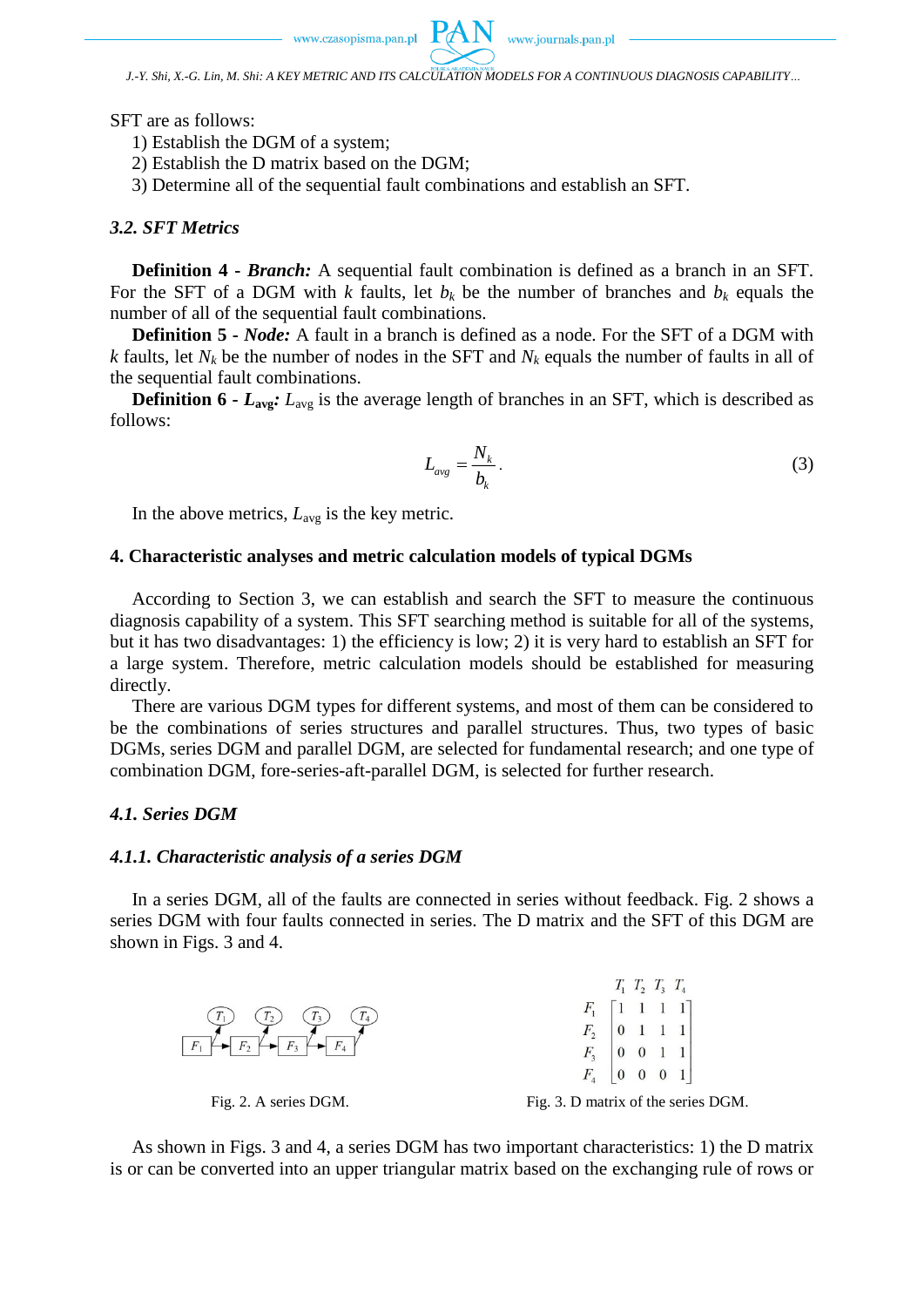www.journals.pan.pl www.czasopisma.pan.pl *Metrol. Meas. Syst.*, Vol. XIX (2012), No. 3, pp. 509-520.

columns, and all of the elements above the main diagonal are equal to one; 2) in the SFT, when the arrangement of the first faults in all of the branches agrees with a decreasing order of  $||F||_1$ , the branches with a same first fault are generated by attaching all of the upper branches to this fault. The whole SFT can be generated by repeating this attaching process.



Fig. 4. SFT of the series DGM.

### *4.1.2. Metric calculation models*

According to the above characteristics, the metric calculation models of a series DGM with *k* faults can be derived as follows:

The D matrix of the series DGM is an upper triangular matrix, so the value of  $||F_i||_1$ decreases regularly with increasing *i*. In the case of Fig. 3,  $k=4$  and  $||F_1||_1=4$ ,  $||F_2||_1=3$ ,  $||F_3||_1=2$ ,  $||F_4||_1 = 1$ . Then the calculation model of  $||F_1||_1$  satisfies the following equation:

$$
||F_i||_1 = k - i + 1 \quad (i = 1, \cdots, k)
$$
 (4)

In the SFT of the series DGM, the branches with a same first fault are generated by attaching all of the upper branches to this fault. The relationship between  $b_k$  and  $k$  satisfies the following recurrence formula:

$$
\begin{cases} b_k = 2b_{k-1} & k > 1 \\ b_k = 1 & k = 1 \end{cases} (5)
$$

Using mathematical induction, the calculation model of  $b_k$  is derived from (5), which is described as follows:

$$
b_k = 2^{k-1} \tag{6}
$$

According to the above SFT characteristic, the relationship between *N<sup>k</sup>* and *k* satisfies the following recurrence formula:

$$
\begin{cases} N_k = 2N_{k-1} + b_{k-1} & k > 1 \\ N_k = 1 & k = 1 \end{cases}.
$$
 (7)

Using mathematical induction, the calculation model of  $N_k$  is derived from (7) and is described as follows:

$$
N_k = 2^{k-2}(k+1).
$$
 (8)

Substituting (6) and (8) into (3) yields:

$$
L_{avg} = \frac{N_k}{b_k} = \frac{2^{k-2}(k+1)}{2^{k-1}} = \frac{k+1}{2}.
$$
\n(9)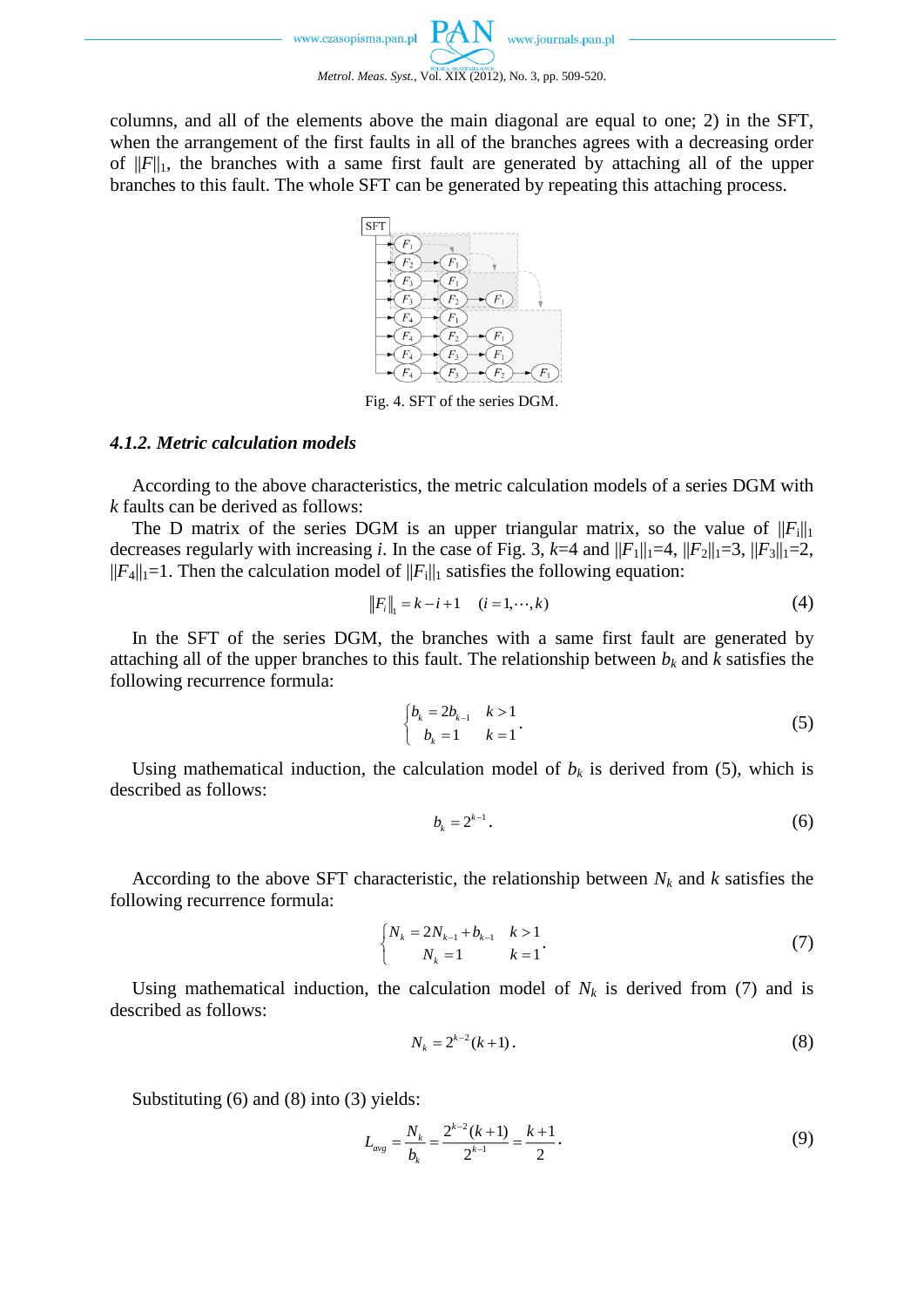*J.-Y. Shi, X.-G. Lin, M. Shi: A KEY METRIC AND ITS CALCULATION MODELS FOR A CONTINUOUS DIAGNOSIS CAPABILITY…* 

### *4.2. Parallel DGM*

### *4.2.1. Characteristic analysis of a parallel DGM*

In a parallel DGM, all of the faults are connected in parallel. Fig. 5 shows a parallel DGM with four faults connected in parallel. The D matrix and the SFT of this DGM are shown in Figs. 6 and 7.

As shown in Figs. 6 and 7, a parallel DGM has two important characteristics: 1) the D matrix is or can be converted to a unit matrix, which is based on an exchanging rule for rows or columns; and 2) in the SFT, each branch is a full permutation result of all faults, and the whole SFT can be considered to be a set of all full permutation results.



Fig. 5. A parallel DGM. Fig. 6. D matrix of the parallel DGM.



Fig. 7. SFT of the parallel DGM

## *4.2.2. Metric calculation models*

According to the above characteristics, the metric calculation models of a parallel DGM with *k* faults can be derived as follows:

The D matrix of the parallel DGM is a unit matrix, so the values of all  $||F_i||_1$  are the same. In the case of Fig. 6,  $k=4$  and  $||F_1||_1 = ||F_2||_1 = ||F_3||_1 = ||F_4||_1 = 1$ . Then the calculation model of  $||F_1||_1$ satisfies the following equation:

$$
||F_i||_1 = 1 \quad (i = 1, \cdots, k) \,. \tag{10}
$$

In the SFT of the parallel DGM, each branch is a full permutation result of all faults. The relationship between  $b_k$  and  $k$  satisfies the following equation:

$$
b_k = P_k^k = k! \tag{11}
$$

According to the full permutation characteristic, each branch has the same number of faults, i.e., *k* faults. The number of nodes in the SFT is the product of  $b_k$  and  $k$ , so the relationship between  $N_k$  and  $k$  satisfies the following equation: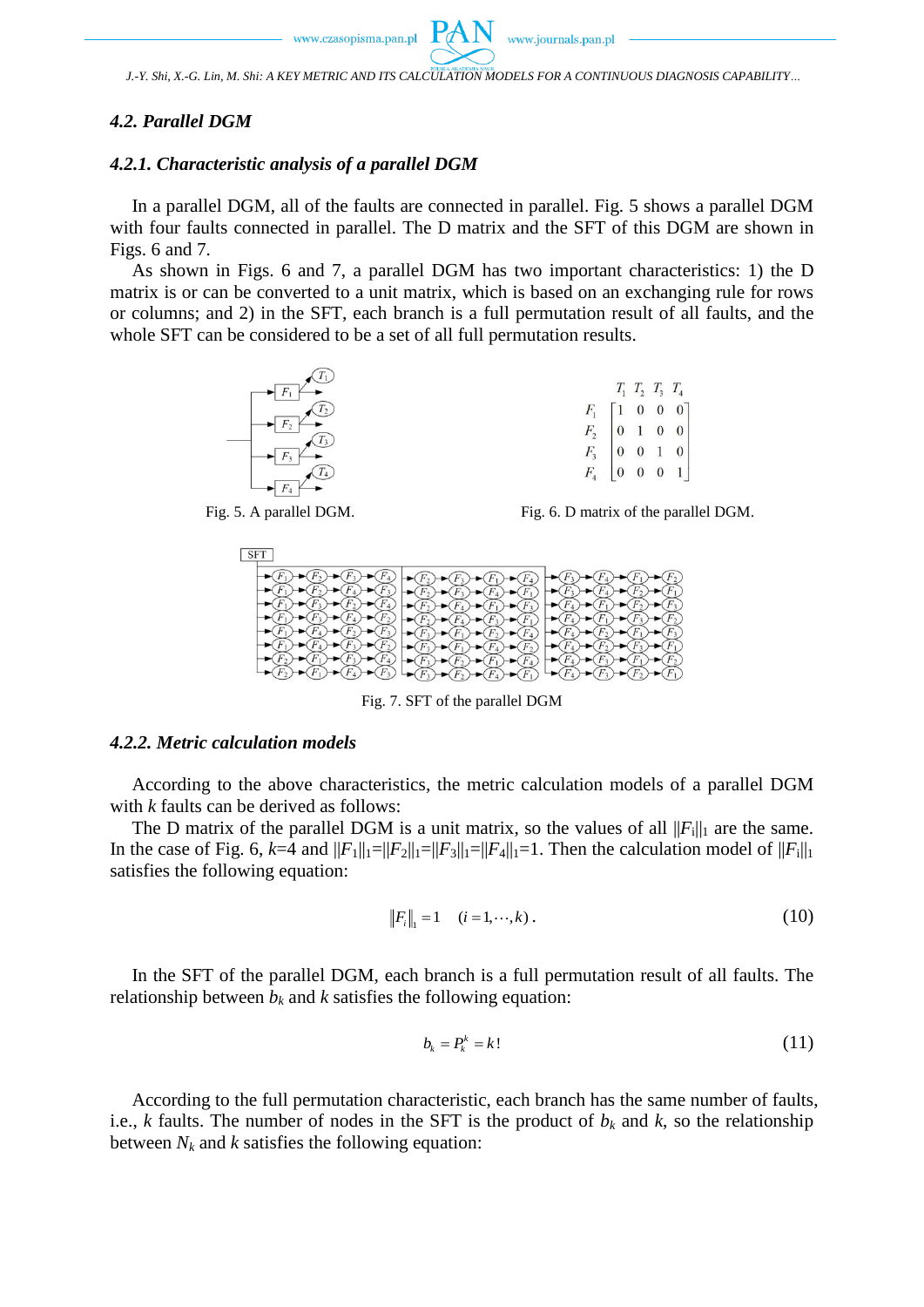

$$
N_k = b_k \times k = k \times k! \tag{12}
$$

Under this model, each branch is a full permutation result of all of the faults, so  $L_{\text{avg}}$ satisfies the following equation:

$$
L_{\text{avg}} = k \tag{13}
$$

### *4.3. Fore-series-aft-parallel DGM*

## *4.3.1. Characteristic analysis of a fore-series-aft-parallel DGM*

A fore-series-aft-parallel DGM can be divided into two sub-DGMs. One is a series DGM at the front of the whole DGM, the other is a parallel DGM at the back of the whole DGM.

Fig. 8 shows a fore-series-aft-parallel DGM in which two faults are connected in series with two faults connected in parallel. The D matrix and the SFT of this DGM are shown in Figs. 9 and 10.



| $T_{1}$          | $T_2$ $T_3$  |                | $T_{\rm A}$  |  |
|------------------|--------------|----------------|--------------|--|
| $\left(1\right)$ | 1 1          |                | $\mathbf{I}$ |  |
| $\boldsymbol{0}$ | $\mathbf{r}$ |                |              |  |
| $\boldsymbol{0}$ |              |                | $\theta$     |  |
| $\overline{0}$   | 0            | $\overline{0}$ |              |  |

Fig. 8. A fore-series-aft-parallel DGM. Fig. 9. D matrix of the fore-series-aft-parallel DGM.

As shown in Figs. 9 and 10, a fore-series-aft-parallel DGM has two important characteristics: 1) the D matrix is a combination of a 0-matrix, a 1-matrix and the D matrixes of two sub-DGMs. And it is or can be converted into an upper triangular matrix; and 2) the whole SFT can be considered to be an interlaced combination of two sub-SFTs. The first sub-SFT is the standard SFT of a series DGM, which is shown in Fig. 11(a). The second sub-SFT is a sum of the standard SFT of a parallel DGM and all SFTs of possible sub-parallel cases, which is shown in Fig. 11(b).



Fig. 10. SFT of the fore-series-aft-parallel DGM.





(a) The first sub-SFT. (b) The second sub-SFT.

Fig. 11. Two sub-SFTs.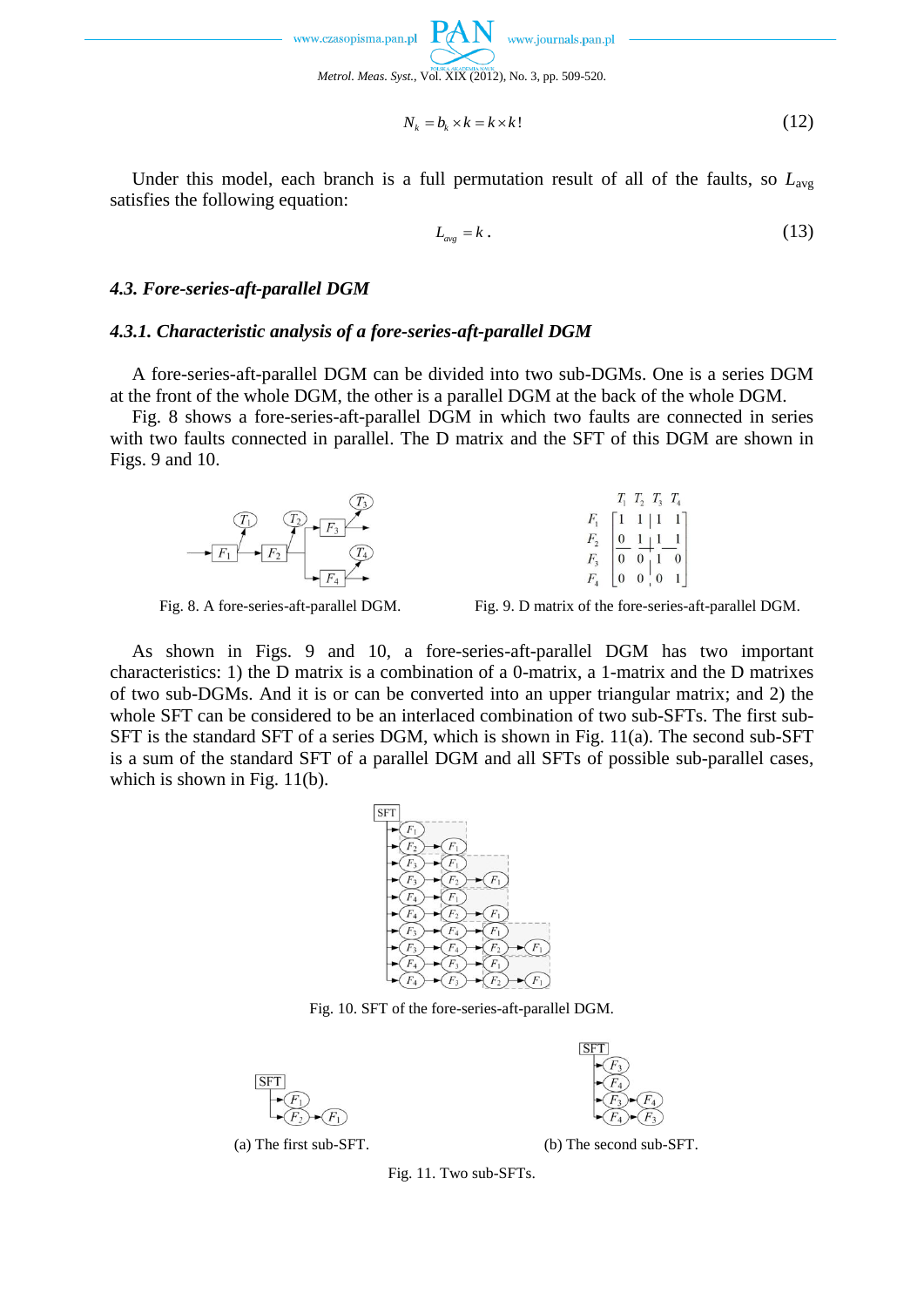

*J.-Y. Shi, X.-G. Lin, M. Shi: A KEY METRIC AND ITS CALCULATION MODELS FOR A CONTINUOUS DIAGNOSIS CAPABILITY…* 

### *4.3.2. Metric calculation models*

According to the above characteristics, the metric calculation models of a fore-series-aftparallel DGM in which *k*1 faults are connected in series with *k*2 faults connected in parallel can be derived as follows:

Set  $k=k1+k2$ . According to the structure of the D matrix,  $||F_i||_1$  can be calculated by the following equation:

$$
||F_i||_1 = \begin{cases} k - i + 1 & (i = 1, \dots, k1) \\ 1 & (i = k1 + 1, \dots, k) \end{cases} \tag{14}
$$

Let  $b_{k1}$  be the number of branches in the first sub-SFT. The first sub-SFT is a standard SFT of the series DGM, so the relationship between  $b_{k1}$  and  $k1$  satisfies the following equation:

$$
b_{k1} = 2^{k1-1} \,. \tag{15}
$$

Let  $b_{k2}$  be the number of branches in the second sub-SFT. The second sub-SFT is a sum of a standard SFT of the parallel DGM and all SFTs of possible sub-parallel cases, so the relationship between  $b_{k2}$  and  $k2$  satisfies the following equation:

$$
b_{k2} = \sum_{i=1}^{k2} P_{k2}^i \tag{16}
$$

The whole SFT is an interlaced combination of the two sub-SFTs, so the total number of branches  $b_k$  satisfies the following calculation model:

$$
b_k = (1 + b_{k2}) \times b_{k1}.
$$
 (17)

Substituting (15) and (16) into (17) yields:

$$
b_k = (1 + \sum_{i=1}^{k^2} P_{k^2}^i) \times 2^{k^{1-1}}.
$$
 (18)

Let  $N_{k1}$  be the number of nodes in the first sub-SFT. According to (8), the relationship between  $N_{k1}$  and  $k1$  satisfies the following equation:

$$
N_{k1} = 2^{k1-2} \times (k1+1) \tag{19}
$$

Let  $N_{k2}$  be the number of nodes in the second sub-SFT. Based on (12), the relationship between  $b_{k2}$  and  $k2$  is derived as follows:

$$
N_{k2} = \sum_{i=1}^{k2} (i \times P_{k2}^i) \,. \tag{20}
$$

Based on the relationship of the interlaced combination, the total number of nodes *N<sup>k</sup>* satisfies the following calculation model:

$$
N_k = N_{k1} \times (b_{k2} + 1) + b_{k1} \times N_{k2}.
$$
 (21)

Substituting (15), (16), (19) and (20) into (21) yields:

$$
N_k = 2^{k+1} \times \left[\sum_{i=1}^{k+1} i \times P_{k+1}^i + \frac{(1+k+1)}{2} (1 + \sum_{i=1}^{k+2} P_{k+1}^i) \right].
$$
 (22)

Then a calculation model of  $L_{avg}$  is derived as follows: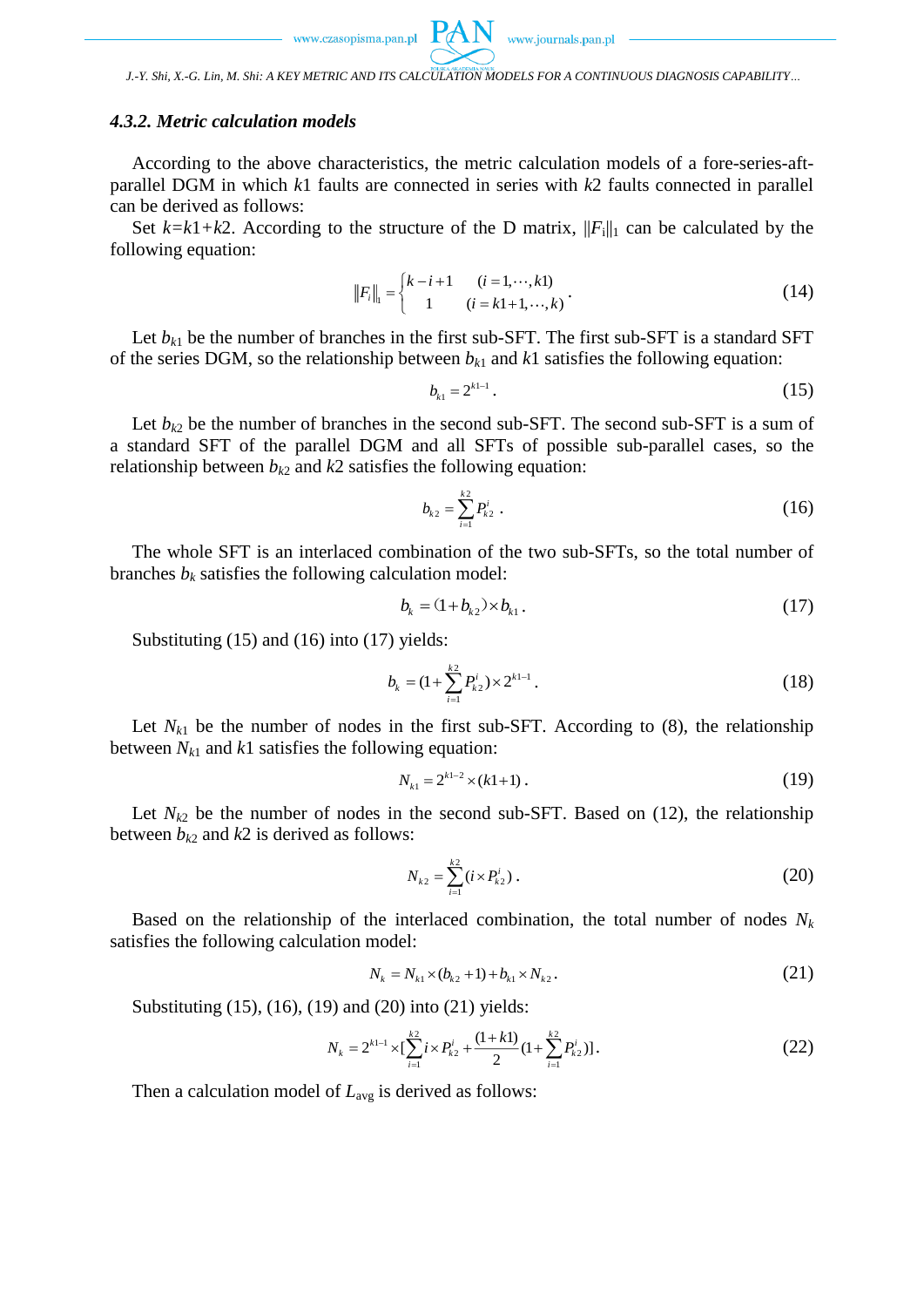

*Metrol. Meas. Syst.*, Vol. XIX (2012), No. 3, pp. 509-520.

$$
L_{avg} = \frac{N_k}{b_k} = \frac{1+k1}{2} + \frac{\sum_{i=1}^{k2} i \times P_{k2}^i}{1 + \sum_{i=1}^{k2} P_{k2}^i}.
$$
 (23)

### **5. Case study**

One type of auxiliary navigation equipment is used to calculate navigation parameters for some aircraft. This navigation equipment must implement a continuous diagnosis during its operations process. The navigation equipment has two designs with six function modules, which are as follows: Anti-shake module, High voltage module, Stable frequency module, Basic output module, Satellite communication module and Standard output module. For convenience, the faults of the six modules are marked sequentially as  $F_1$ ,  $F_2$ ,  $F_3$ ,  $F_4$ ,  $F_5$  and  $F_6$ , and the output port test-points of the faults are marked sequentially as  $T_1$ ,  $T_2$ ,  $T_3$ ,  $T_4$ ,  $T_5$  and  $T_6$ in the DGMs of both designs.

### *5.1. Design-I*

The DGM and corresponding D matrix are shown in Figs. 12 and 13. The DGM of Design-I is a typical fore-series-aft-parallel DGM, in which three faults are connected in series with three faults connected in parallel, i.e., *k*1=*k*2=3.



|                  |  | $T_1 \quad T_2 \quad T_3 \quad T_4 \quad T_5 \quad T_6$                                                                                                                            |  |  |
|------------------|--|------------------------------------------------------------------------------------------------------------------------------------------------------------------------------------|--|--|
| $F_{1}$          |  | $\begin{bmatrix} 1 & 1 & 1 & 1 & 1 & 1 \\ 0 & 1 & 1 & 1 & 1 & 1 \\ 0 & 0 & 1 & 1 & 1 & 1 \\ 0 & 0 & 0 & 1 & 0 & 0 \\ 0 & 0 & 0 & 0 & 1 & 0 \\ 0 & 0 & 0 & 0 & 0 & 1 \end{bmatrix}$ |  |  |
| $\overline{F}$ , |  |                                                                                                                                                                                    |  |  |
| $F_{3}$          |  |                                                                                                                                                                                    |  |  |
| $F_4$            |  |                                                                                                                                                                                    |  |  |
| $F_{\rm s}$      |  |                                                                                                                                                                                    |  |  |
| $F_{\epsilon}$   |  |                                                                                                                                                                                    |  |  |

Fig. 12. The DGM of Design-I. Fig. 13. The D matrix of Design-I.

### *5.1.1. SFT searching method*

Using the SFT searching method, we have established the SFT of Design-I, which is shown in Fig. 14.



Fig. 14. The SFT of Design-I.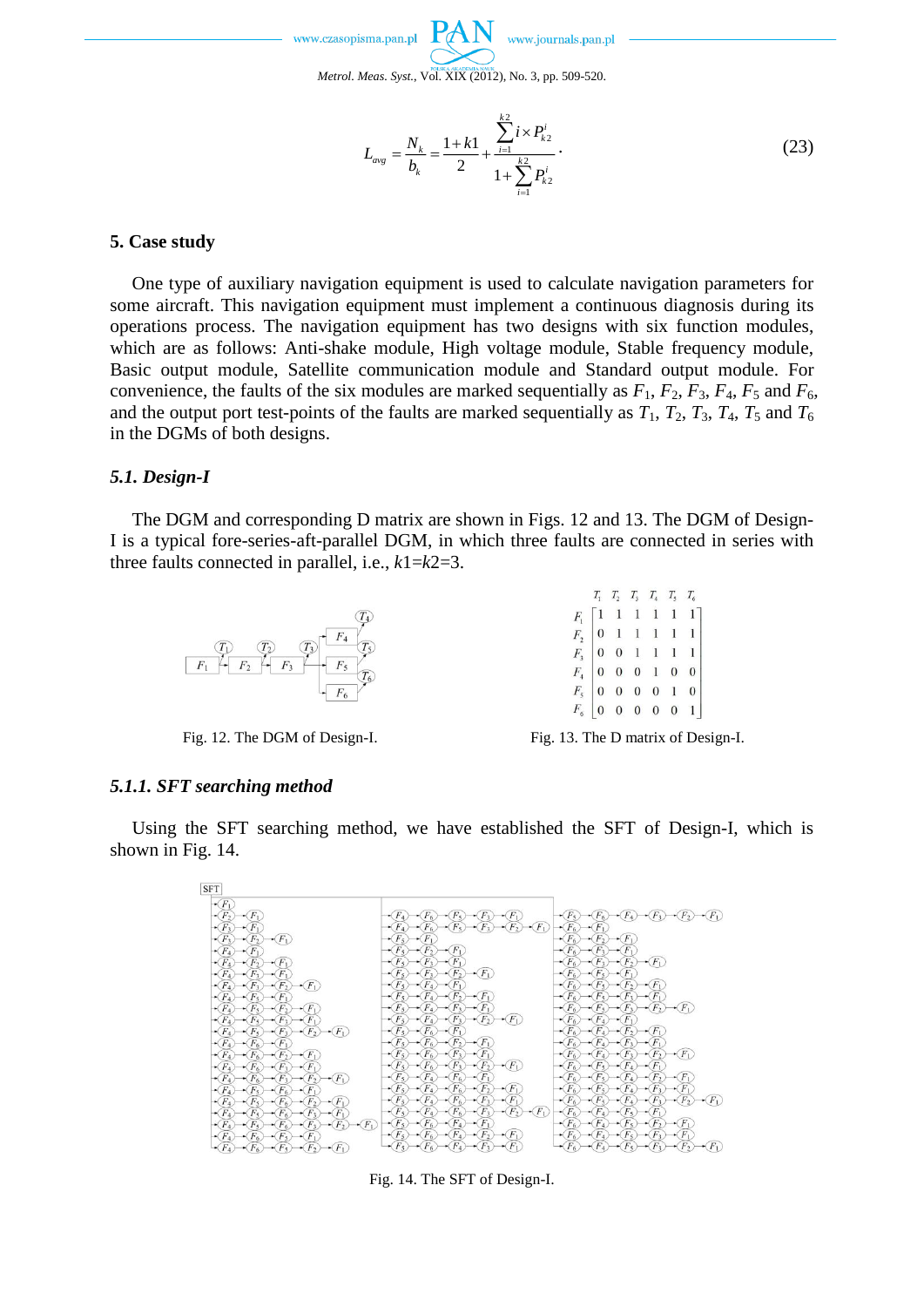*J.-Y. Shi, X.-G. Lin, M. Shi: A KEY METRIC AND ITS CALCULATION MODELS FOR A CONTINUOUS DIAGNOSIS CAPABILITY…* 

In the SFT of Design-I, there are 64 branches and 260 nodes, and the average length of branches is 4.0625, i.e.,  $b_k$ =64,  $N_k$ =260,  $L_{avg}$ =4.0625. The shortest branch is ' $F_1$ ', so the antishake module is the weakness of a continuous diagnosis.

#### *5.1.2. Direct calculation method*

Using the direct calculation method, the metrics can be calculated based on the DGM and the D matrix without establishing an SFT.

As shown in Fig. 13, the D matrix of Design-I is an upper triangular matrix. The values of D matrix metric were calculated according to (14) in section 4.3 and the results are shown in Table 1. Because the value of  $||F_1||_1$  is the maximum in the 1-norms, the anti-shake module corresponding to  $F_1$  is the weakness of a continuous diagnosis

According to (18), (22) and (23), we have achieved the values of SFT metrics, as shown in Table 1.

Compared with the SFT searching method, the direct calculation method can achieve the same results without establishing and searching an SFT.

| D matrix metric |         |                        |                      |      | <b>SFT</b> metrics |           |         |      |
|-----------------|---------|------------------------|----------------------|------|--------------------|-----------|---------|------|
| LΣ<br>111       | $2$   1 | $\cdot$ $\cdot$<br>311 | tГ.<br>ПF<br>' 411 i | 51 i | F<br>611           | $v_{\nu}$ | $N_{L}$ | ⊷avg |
|                 |         |                        |                      |      |                    | 64        | 260     | 0625 |

Table 1. Metric values of Design-I.

### *5.2. Design-II*

The DGM and corresponding D-matrix are shown in Figs. 15 and 16. The DGM of Design-II is also a typical fore-series-aft-parallel DGM in which four faults are connected in series with two faults connected in parallel, i.e., *k*1=4, *k*2=2.



Fig. 15. The DGM of Design-II. Fig. 16. The D matrix of Design-II.

#### *5.2.1. SFT searching method*

Using the SFT searching method, we have established the SFT of design-II, which is shown in Fig. 17.



Fig. 17. The SFT of Design-II.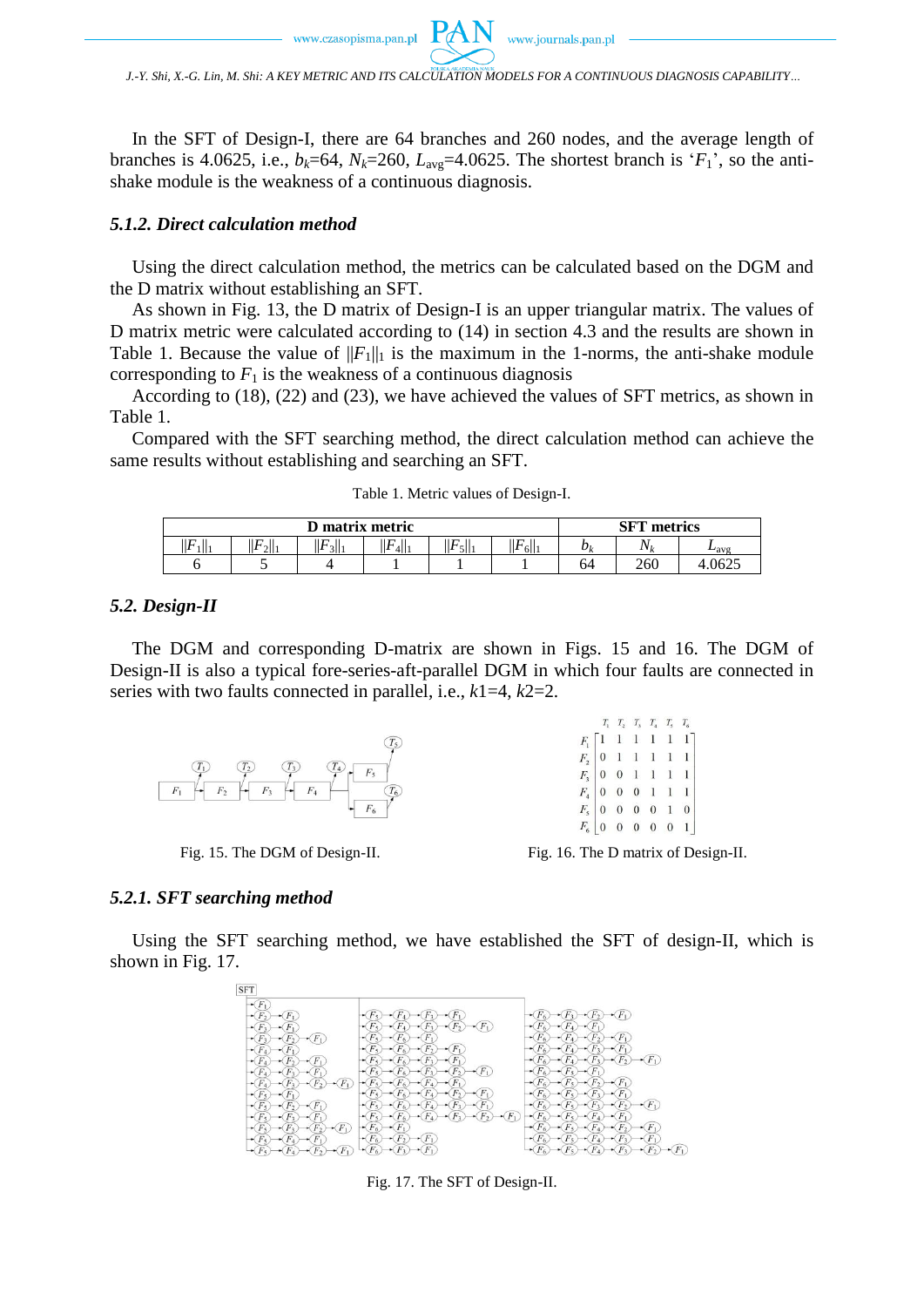In the SFT of Design-II, there are 40 branches and 148 nodes, and the average length of branches is 3.7, i.e.,  $b_k$ =40,  $N_k$ =148,  $L_{\text{avg}}$ =3.7. The shortest branch is ' $F_1$ ', so the anti-shake module is also the weakness of a continuous diagnosis.

# *5.2.2. Direct calculation method*

As shown in Fig. 16, the D matrix of Design-II is an upper triangular matrix. The values of D matrix metric were calculated according to (14) in section 4.3 and the results are shown in Table 2. Because the value of  $||F_1||_1$  is the maximum in the 1-norms, the anti-shake module corresponding to  $F_1$  is the weakness of a continuous diagnosis

According to (18), (22) and (23), we have achieved the values of SFT metrics, as shown in Table 2.

| Table 2. Metric values of Design-II. |  |  |  |  |  |
|--------------------------------------|--|--|--|--|--|
|--------------------------------------|--|--|--|--|--|

| D matrix metric |      |                         |           |        | CET<br>metrics<br>эг |    |     |                      |
|-----------------|------|-------------------------|-----------|--------|----------------------|----|-----|----------------------|
| F<br>1  1<br>Ш  | 2  1 | $\mathbb{F}$<br>$3$   1 | F<br>4  1 | <br>эш | . F<br>6  1<br>┅     | υı | N   | $L_{\rm avg}$        |
|                 | ັ    |                         |           |        |                      | 40 | 148 | $\sim$ $\sim$<br>، ب |

# *5.3. Results analysis*

Using *L*avg, the continuous diagnosis capabilities of both designs can be measured and compared to determine a priority selection.

In Design-I,  $L_{avg}$ =4.0625; and in Design-II,  $L_{avg}$ =3.7. So the average length of branches of Design-I is greater than that of Design-II, and Design-I is the priority selection.

Additionally, the weakness of a continuous diagnosis can be determined by using the D matrix metric. In both designs, the values of  $||F_1||_1$  are the maximum, thus the anti-shake module corresponding to  $F_1$  is the weakness, and it should be designed of high reliability.

# **6. Conclusions**

Sequential fault combination is a typical form of multi-faults. A dependency matrix can be applied to perform the continuous diagnosis of a system. How to measure the continuous diagnosis capability is worth considerable research effort. All of the sequential fault combinations of a system can be described as a sequential fault tree. A continuous diagnosis capability can be measured by establishing and searching a sequential fault tree to select an optimized design, and the best length metric is *L*avg. For a series DGM, a parallel DGM and a fore-series-aft-parallel DGM, the metric calculation models of  $b_k$ ,  $N_k$  and  $L_{avg}$  are derived to measure continuous diagnosis capabilities directly, which can achieve the same results with high efficiency. Further effort should be devoted to establish more direct calculation models to measure the continuous diagnosis capabilities for complex DGM types. In addition, failure probabilities have an important influence on a continuous diagnosis capability and should be introduced in the direct calculation method to accomplish a more accurate decision.

# **References**

- [1] Emment, G. (2010). Method for improving design testability through modelling. In *Proc. IEEE AUTOTESTCON*, 1-4.
- [2] Ma, F., Song, D. (2010). A new testability model of electronic system and its application. In *Proc. 2010 International Conference on Computer Application and System Modelling (ICCASM)*, 10, 516-520.